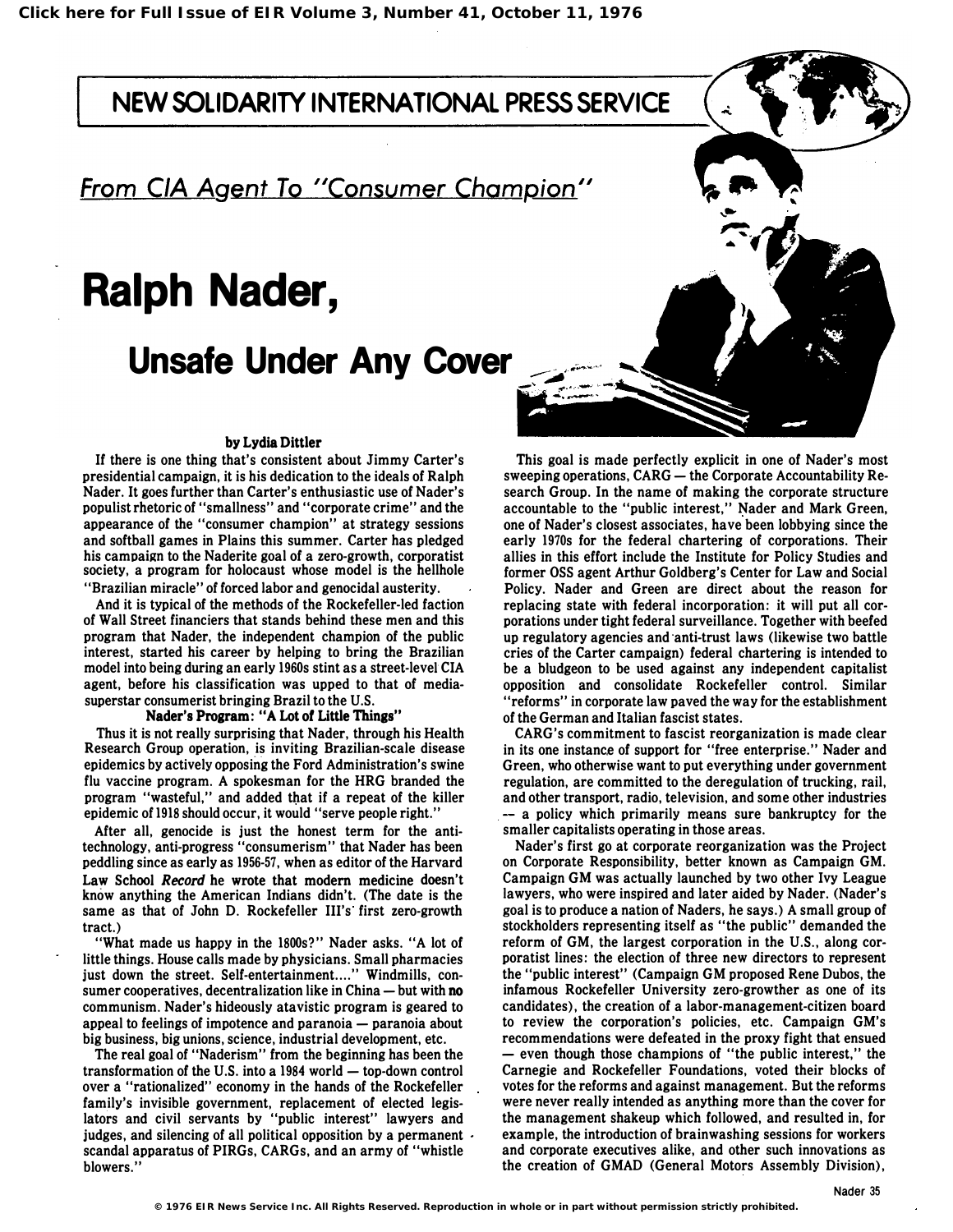where aseembly-line workers were isolated from the rest of the workforce and subjected to literally killing speedup.

To run a fascist economy. you need a fascist bureaucracy. In 1967 the first group of "Nader's Raiders" produced a severalhundred-page. fact-filled report. based on extensive interviews and snooping around. which charged the Federal Trade Commission with collaborating with the corporate structure to defraud the public. In particular. the report charged FTC chairman Paul Rand Dixon with political cronyism and prejudice against employing young Ivy League lawyers (!) and led to Dixon's replacement by future HEW hatchetman Casper ("Cap the Knife") Weinberger and an influx of Eastern Establishment anti-trust lawyers. One of the goals of the FTC "reform" was to restore the agency to its original purpose of anti-trust enforcement. Nader and his Raiders proceeded to profile every other significant government agency with the same intent.

#### Nader's 1984

In 1969 James Ridgeway. editor of the "left" fascist rag Hard Times. wrote bluntly that his old associate Ralph Nader was really "working towards a new definition of a governmental system, in which lawyers are a commanding elite"  $-$  a Kafkaesque "post-industrial" world where lawyers have replaced elected lawmakers.

Nader has endeavored to turn the whole population into "eyes and ears." Starting in 1970 he promoted the creation of Public Interest Research Groups  $-$  with the suggestive acronym PIRGs – on campuses and in local communities around the U.S. and in Japan. The aim was to create a terror apparatus of Naders in every community. The PIRGs. directed by a small nucleus of "public interest" lawyers and other "professionals." have used overpricing. industrial pollution. and other issues to push local enterprises into bankruptcy.

Nader has by no means restricted himself to the corporate sector. His most significant operation against labor was his campaign to "clean up" the United Mineworkers Union. In 1969 Nader personally groomed "Jock" Yablonski, a then unknown union radical. to run against incumbent Tony Boyle for union president on a hoked-up "anti-corruption" platform. The murder of Yablonski. his wife. and daughter gave Nader and his partner in crime Joseph Rauh the leverage to pull off a takeover of the union and the installation of their new patsy. Arnold Miller. as president. The outcome of Nader's efforts speaks for itself: once one of the country's most militant unions. the Mineworkers now had a leadership favorable to Project Independence coal gassification boondoggles. the loss of seniority. a proliferation of pot-smoking countergangs. brainwashing sessions for West Virginia miners overseen by Jay Rockefeller. where the miners are taught to focus on specious health and safety issues. etc.

Less well known is Nader's Project Congress. initiated in 1971. Project Congress is usually described as a flop  $-$  the whole operation was slowed down because of an open rebellion by Nader's staff whose idealism still didn't give them the physical strength to withstand the miserable slave-labor conditions which Nader imposed on them. and the widespread criticism of the final report for its sloppiness and gross inaccuracies. However. Project Congress was the basis for the operations later run against Representatives Wilbur Mills. Wayne Hayes. and other congressmen who represented potential obstacles to the Fabian reorganization of Congress. Nader prepared the way for a multitude of Elizabeth Rays.

#### Save Energy-Cut Your Own Throat

The other prong. of Naderism has been the fostering of the ideology of zero growth in the population at large. In the 1960s, with the dollar-based international monetary system visibly cracking and real economic growth stalled. the Rockefeller family and its allies needed to put their zero-growth policies over on the whole population in order to preserve their bankrupt financial empire. This is where Ralph Nader came in. Nader. the son of Lebanese immigrants  $-$  a father who left the "tyranny" of a factory job for the "independence" of a wretched bakery-diner-health food store in a small Connecticut town. and an omnipresent, smothering mother  $-$  was perfectly psychologically suited to lead a movement based on zero-growth "consumerism."

As everyone will recall. the springboard for the consumerist movement was auto safety. In 1964 Nader published Unsafe At Any Speed. which shifted the blame for auto deaths from the driver to the "machine." (One of the elements of the Nader myth is the bizarre boast that he has never owned any kind of machine.) Granted. General Motors and the other auto manufacturers were producing unsafe cars; similarly, there was a necessary germ of truth to all the consumerist campaigns Nader was to launch subsequently against the reckless use of Xrays. the unwholesomeness of products like hot dogs and Coke. deceit in advertising. and so on. But Nader's job was not to turn the population against such abuses per se. but against technology and progress and all that that implies  $-$  including the productive working class. The real significance of the specific consumer campaigns was the proto-fascist organizing process unleashed around them.

Taking off from auto safety. Nader endeavored to spread his own psychotic involvement with zero growth to the whole American population. He deliberately appealed to people as childlike consumers. divorced from any identity or potential identity as productive members of society. to tap the paranoid terror of big and powerful corporations. government. and unions particularly in petit-bourgeois layers.

This is why the actual effects of the consumerist campaigns have usually been the opposite of their stated intentions. Take the auto safety campaign. the original Nader crusade. Nader actually played a key role in impeding the development of safer auto transportation. Since the advent of Naderism. auto engineering has degenerated from some approximation of basic research to the idiocy of devising one gimmick after another  $$ airbags, rubber bumpers, etc.  $-$  to conform to the latest safety and pollution requirements. As a result of all the gimmickry. autos are harder to repair. burn more gasoline than ever before, and are generally less efficient. By the same token. Nader is responsible for the disappearance of any semblance of serious research on overall auto design. traffic flows. and other elements of real auto safety.

Nader's campaign against the railroads is a case study in obfuscation.

Perhaps the most telling  $-$  and most obvious  $-$  proof of the utter phoniness of Nader's auto safety campaign is the fact that Nader has never called for the expansion of mass transit. In 1969 he denounced the railroads for their "repulsive corporate practice" of dumping "200 million pounds of excrement" on the tracks every year  $-$  of all things to focus the public's attention on. in the face of an entirely obsolete. bankrupt railway system! Nader's railroad campaign did its part to impede the development of modern mass transportation in the U.S.

Where the possibility of developing modernized jet passenger service existed — in the government's program to develop the Supersonic Transport System  $-$  Nader did his utmost to sabotage it. He played a pivotal role in organize the hysterical movement to ban the building of the SST and the landing of the Concorde in the U.S., thereby protecting the huge debts of the bankrupt U.S. airline companies to the New York banks.

Characteristically. on the energy question Nader has led the public to believe that there are only two alternatives: nuclear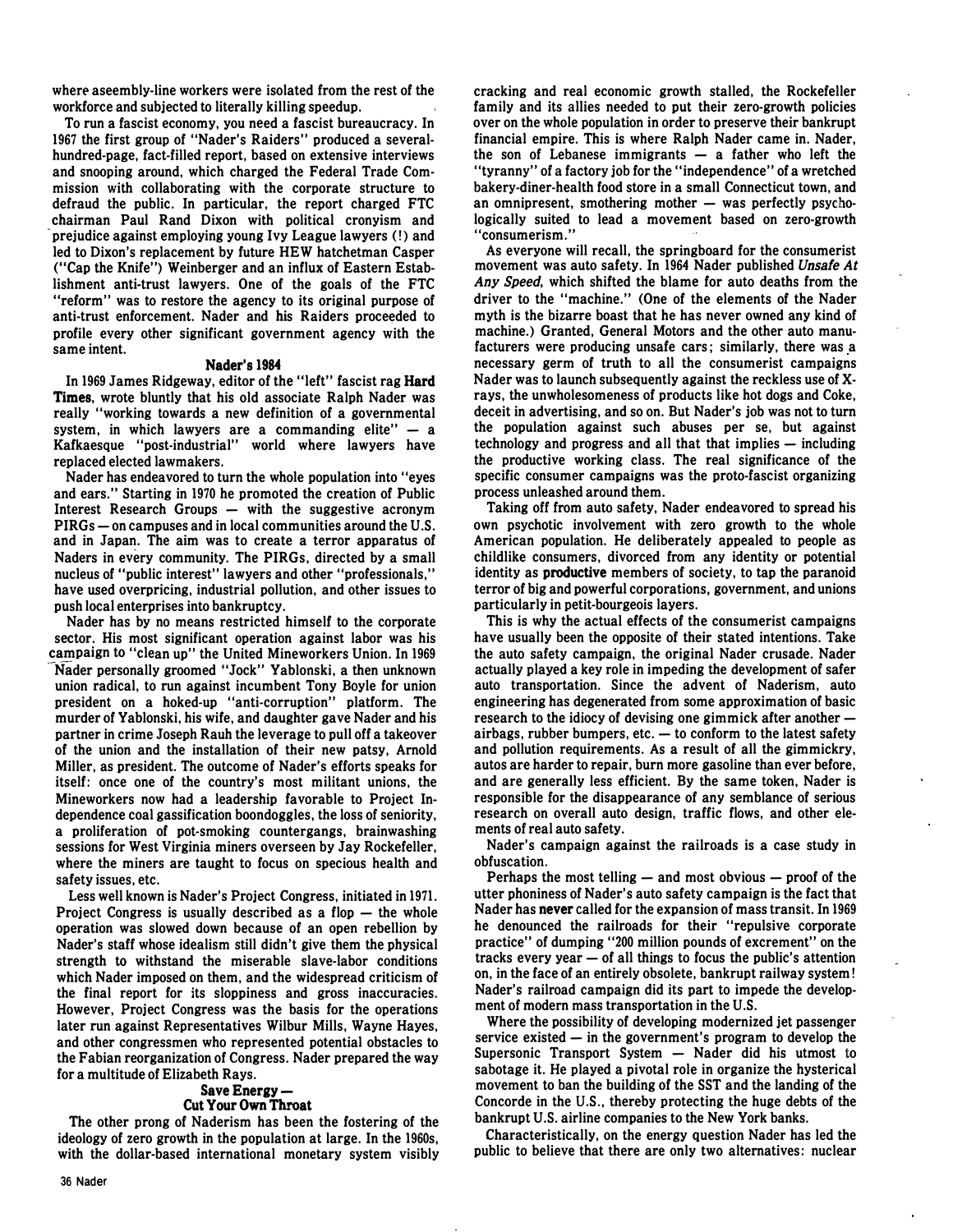fission on the one hand and a return to the good old days barbarism - on the other. Says Nader, "If people knew what the facts were and if they had to choose between nuclear power and candles, they would choose candles."

The ultimate goal of the consumerist movement is, simply, to get people to voluntarily cut their consumption. Nader, who says he is a great believer in the power of the consumer to "beat the profit system" through consumer boycotts, was the guiding light of the hysterical housewives who fought high meat prices in the spring of  $1973 - by$  depriving their families of meat! The high prices were not, of course, the fault of the "greedy" farmers and meat industry targeted by the boycotters, but the wild commodity speculation which had pushed up the price of feed grains to historic highs - squeezing farmers, meat companies, and consumers alike.

# "Jesus Christ, He's CIA!"

Nader's program on its own is more than enough to identify him as a fascist and leading agent of the Rockefeller-led monetarists. The financing of his campaign by such important "philanthropic" foundations as the Carnegie Foundation, the Stem Family Foundation (chief funders of the Institute for Policy Studies), the Field Foundation, and the Warburg family's New York Foundation merely confirms Nader's credentials. The Rockefeller and Ford Foundations may have discretely refrained from putting their money directly behind Nader's operations, but their record of direct collaboration with him stands. In the late 1960s Ford Foundation president McGeorge Bundy - straight from directing the murderous Operation Phoenix in Vietnam - asked Nader to brief his staff on how the Foundation could use its money to finance public interest groups such as Nader's! The Rockefeller Foundation and the Carnegie Foundation were the only two institutional shareholders to vote against the General Motors management and with Nader's Campaign GM in the 1970 proxy fight.

Prior to the launching of his "public interest" career in the mid-1960s, Nader's history has all the identification marks of high-level agentry. Nader was groomed at Princeton's Woodrow Wilson School of Public and International Affairs, a notorious breeding ground for agents, where he conveniently majored in Far Eastern politics and languages - Russian and Chinese. He then went on to Harvard Law. One of Nader's classmates from Harvard commented wryly, "There seemed to be other items on the agenda than being a lawyer" for Nader during his stint at Harvard.

For one thing, Nader was reportedly "obsessed with Latin America" during his law school days. Then, soon after Nader had set up a law practice in Hartford, Connecticut in 1959, he suddenly turned to a career of "freelance journalism," traveling to Europe, the Soviet Union, Africa, and Latin America between 1961 and 1964. After a. trip to Scandinavia in the summer of 1961, Nader drafted the first ombudsman bill in the U.S., which was introduced in the Connecticut legislature, and wrote a hundred-page paper on the ombudsman system for the Center for the Study of Democratic Institutions in Santa Barbara, California, an agent operation run by World Federalist head Robert Hutchinson, a Rockefeller flunkey who had formerly headed up the John D. Rockefeller-founded University of Chicago. The ombudsman report was the prototype for the future mom moth "fact-filled" reports Nader, the former fanatical baseball card collector, was to churn out.

In the summer of 1963 Nader was deployed into Latin America with Harvard Law classmate Joseph Page - who later collaborated with Nader on a project on occupational health and safety — supposedly on assignment for the Atlantic Monthly and the Christian Science Monitor.

The most important stop on Nader's tour was the Northeast of Brazil, at that time this area was the center of peasant ferment

whose revolutionary potential  $-$  occurring in the wake of the Cuban Revolution, had the CIA et al. terrified. Nader had planned to spend only a couple of days in Recife, wrote Page in The Revolution That Never Was, "but he became fascinated with the ferment and remained for more than a month." Nader was part of a much broader deployment - others in town during this period were: Peace Corps Director Sargent Shriver, Food for Peace head George McGovern, Massachusetts' Assistant D.A. Edward Kennedy, and Henry Kissinger.

. These deployments helped ensure that the peasant upsurge was crushed, and set up the conditions for the coming to power of the Brazilian dictatorship in 1964. Nader contributed the service of "Naderizing" the bungling U.S. Agency for International Development (AID) mission in Recife, paving the way for a change to personnel who were better trained in the art of counterinsurgency.

When Nader returned from one of his journalistic jaunts, his old prep school friend David Halberstam exclaimed, "Jesus Christ, he's a CIA man!" Halberstam, the Pulitzer prizewinning journalist who traveled to Saigon to report on the Vietnam war, should know.

#### The New Assignment

Nader's "public service" career began shortly thereafter in Washington in 1964, when he got a job as a consultant on auto safety with "food control" and terrorism hack Daniel P. Moynihan, then an assistant secretary of labor under Arthur Goldberg, the labor counterinsurgency expert. The story goes that in 1959 Moynihan, at that time an aide to New York's Governor Averell Harriman, Rockefeller's controller of the Democratic Party, had spotted an article the 24-year-old Nader had written for The Nation and was impressed  $-$  Moynihan being an auto safety advocate himself. (Averell Harriman heaped great praise on the "young man ... with high ideals" in his book, America and Russia in a Changing World.) But Nader's former acquaintances, remembering his exclusive fascination with Latin America, were shocked at the unexpected change in Nader's interests.

While working for Moynihan Nader wrote his Unsafe At Any Speed, which was to make auto safety the no. 1 public interest issue in the U.S. He soon became a "secret" advisor to Fabian Senator Abraham Ribicoff's Subcommittee on Executive Reorganization, which was looking into the federal role in auto safety. Following the publication of Unsafe, General Motors reportedly put a former FBI agent, Vincent Gillen, on Nader's trail to find out who the nuisance was. Two New Republic writers, associates of Nader, broke the Gillen story in March 1966 and· touched off Nader's rise to celebrity; they were Institute for Policy Studies fellow James Ridgeway, who had put Nader in touch with Dick Grossman, publisher of Unsafe and all his future muckraking reports, and David Sanford, now a "critic" of Nader. Ribicoff promptly called hearings of his subcommittee to hear the testimony of James Roche, president of GM, and Gillen. Thanks to New Republic, the media, and Ribicoff (who later distinguished himself as an agent at the 1968 Democratic Party convention by supporting the Weathermen and other crazies from the convention floor), Nader  $-$  glorified as the private citizen who came smack up against the largest coporation in the U.S.  $\leftarrow$  became a celebrity overnight and his book a best seller.

From that point on Nader began building up his own machine, spawning the dozens of "public interest" offshoots which were held together by an umbrella organization, the Center for the Study of Responsive Law. The Center was headed up by Ted Jacobs, a former Princeton and Harvard Law classmate of Nader's until his recent departure to work with Bella Abzug's